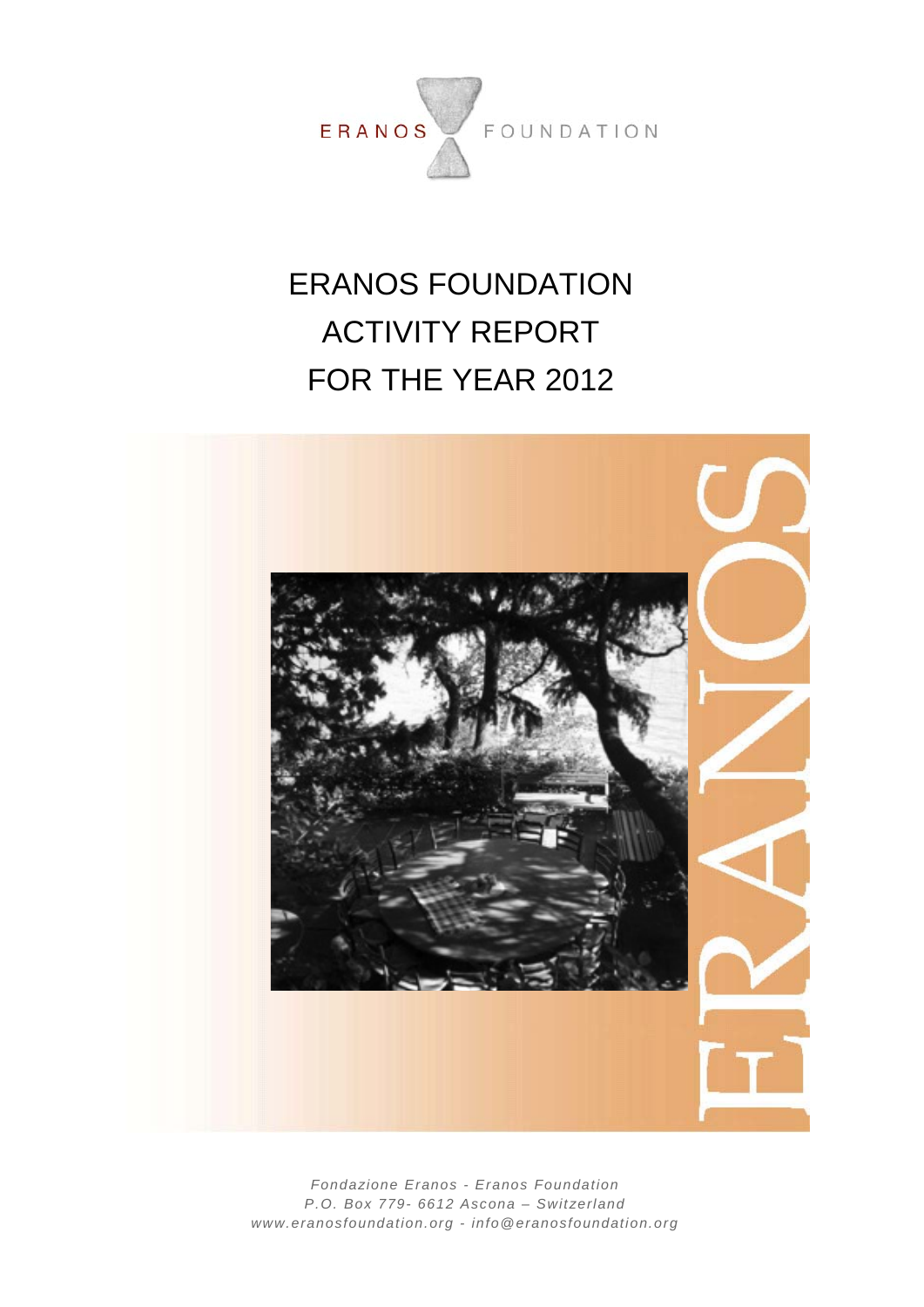

# **ANNUAL REPORT OF THE 2012 ERANOS FOUNDATION ACTIVITIES**

#### **1. INTRODUCTION**

The year 2012 has been still characterized by worldwide economic uncertainties that have negatively influenced the activity of many non-profit organizations like ours, whose subsistence largely depends on the generosity of public and private sponsors and partners. Our own financial situation has also been suffering by the unfavorable exchange rate of the Swiss Franc, a situation which diminished the net value of the precious grants from our American partner institutions, such as the **Fetzer Institut**e of Kalamazoo (Michigan, USA) and the **Pacifica Graduate Institute** of Santa Barbara (California, USA).

The Eranos Foundation Council (EFC) has nonetheless been able to consolidate the activities program by implementing some of the initiatives that have been started in the previous years. This has been possible because the members of the EFC have continuously supported in various forms the scientific program put together by the president, Fabio Merlini.

We remind that the tasks and objectives of the Foundation can be summarized as follows:

- a) Seeking solutions for financial consolidation in the long-term period;
- b) Renewing and strengthening the relationships with partners and sponsors;
- c) Continuing and developing the scientific and seminar activity, according to the statutes;

d) Keep planning new logistic solutions to ameliorate, in the mid-term period, the accessibility and utilization of the archives.

The relationship with the Fetzer Institute has continued in 2012 according to the reciprocal trust, in particular thanks to the genuine interest of the president, Dr. Lawrence Sullivan, and of his close collaborators. In 2012 the Foundation could continue also its scientific cooperation with the Pacifica Graduate institute thanks to the appreciated efforts of its president, Dr. Stephen Aizenstat, who, besides being in constant contact with the EFC, has actively participated to the 2012 Eranos Conference and has personally conducted an important workshop in July.

The year 2012 has unfortunately witnessed the continuation of the long lasting legal procedure based on accusations by the federal surveillance office against the previous president and allegations against some of the EFC members. During the investigations and the interrogatories, it has become progressively clear that the allegations have little substance. However, a final decision from the district attorney has not yet been reached and this lengthy dispute has deviated precious time and resources that could have been spent in a more fruitful manner.

#### **2. EVENTS HELD BY THE FOUNDATION**

In 2012, the Foundation held the following events (sometimes, in collaboration with its scientific partners):

#### • **The organization of the Eranos Conference on the topic "On the Threshold: Disorientation and New Forms of Space,"** on September 2-8.

The Conference was held in the international and interdisciplinary spirit, which characterized Eranos since its beginnings. Among the renewed scholars who took part at the Conference, we mention: Valerio Adami (European Foundation for Desing), Stephen Aizenstat (Pacifica Graduate Institute), Claudio Bonvecchio (Insubria University), Mario Botta (architect), Adriano Fabris (Pisa University), Bernardo Nante (Fundación Vocación Humana, Universidad del Salvador of Buenos Aires), Fausto Petrella (Pavia University), Gian Piero Quaglino (Turin University), Victor Stoichita (Fribourg University), Amelia Valtolina (Bergamo University), and Silvio Vietta (Hildesheim University). The symposium, after an inaugural encounter on September 5, was held along three days: on September 6-7, the traditional seminars were held in the Eranos lecture hall, in Ascona-Moscia; on September 8, the results of the previous discussions were presented with a wider public at the Monte Verità Congress Center, in Ascona.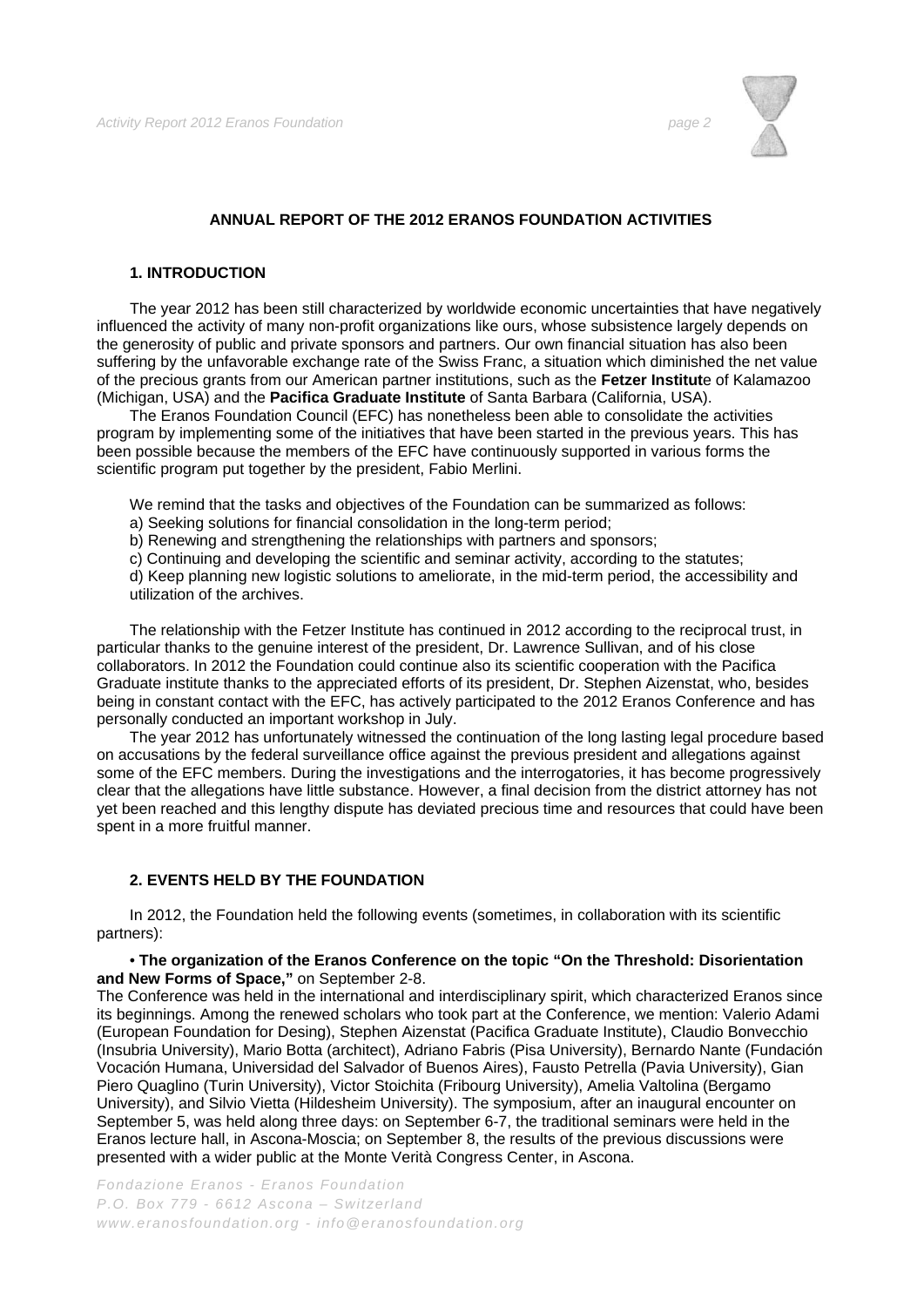

#### • **The organization of the Eranos-Jung Lectures on the topic "The Disappearance of the Masters?," at the Monte Verità Congress Center.**

This is a series of lectures promoted monthly in Ascona, as an important and integrant part of the activities supported by the Foundation. It is geared towards a large public that has been following with interest, for the latest three years, the re-launch of our historical institution. Among the renewed scholars who took part at the 2012 lectures, we mention: Bernardo Nante (Fundación Vocación Humana, Universidad del Salvador of Buenos Aires), with a lecture on "Caduta e rinascita della figura del maestro nel mondo contemporaneo" (March 2); Maurizio Ferraris (Turin University), with a lecture on "Che cosa ha preso il posto dei Maestri?" (March 30); Michael Engelhard (Genera Consul of Germany in Milan and chicago) and Nicolaus Koliusis (artist), respectively, with a lecture on "Hinter dem Hügel : Leopardis Räume" and a contemporary art exhibition (May 11-12); Augusto Shantena Sabbadini (Pari Center for New Learning), with a lecture on "Il Tao senza nome: conversazione con due antichi Maestri" (June 22); Marco Vozza (Turin University), with a lecture on "Nietzsche, un maestro sempre attuale?" (October 12); and Fabio Merlini (Federal Institute for Vocational Education and Training, Eranos Foundation), with a lecture on "Chi sono i cattivi maestri?" (November 29). The cycle contributed to consolidate the positive and fruitful collaboration with the Monte Verità Foundation, to which the Eranos Foundation is grateful for the professional and dedicated support and mutual understanding. The cycle testifies also the consolidation of the support by BSI, to which the Eranos Foundation is grateful for the important and sensitive support. A wide and dedicated public attended the lectures, which attracted the attention of the media (radio and newspapers) too.

#### • **The organization of a seminar as part of the Eranos School, on the topic "Introduction to Dream Tending,"** at Eranos in Ascona-Moscia.

The workshop was held from June 29 to July 1, by Dr. Stephen Aizenstat, founding president and chancellor of the Pacifica Graduate Institute (Santa Barbara, California, USA). The topic was an introduction to "Dream Tending," an innovative approach to dream work, which was developed by Dr. Aizenstat, on the basis of his 30-year experience of study and clinical practice with dreams.

# **• The publication of the 70<sup>th</sup>** *Eranos Yearbook*, entitled *Love on a Fragile Thread*, in

collaboration with Daimon Verlag (Einsiedeln, Switzerland). The volume, edited by Fabio Merlini, Lawrence E. Sullivan, Riccardo Bernardini, and Kate Olson (ISBN 9783856307509), presents, in over 800 pages, the work of the last three years of activities at the Eranos Foundation (2009–2011). It includes the papers given on the theme of the 2011 Eranos Conference, "About Fragility in the Contemporary World," together with talks given on the occasion of the 2010-2011 Eranos-Jung Lectures, which took place to commemorate the 50<sup>th</sup> anniversary of Carl Gustav Jung's passing away. This publication carries an additional special meaning in further consolidating the collaboration with the Fetzer Institute, by presenting the manuscripts of the Dialogues on the Power of Love held at Eranos between 2008 and 2011.

#### • The preparation of the 71<sup>st</sup> *Eranos Yearbook*, in collaboration with Daimon Verlag (Einsiedeln, Switzerland).

The book will collect the presentations held at the 2012 Eranos Conference, on the topic "On the Threshold: Disorientation and New Forms of Space," and at the 2012 Eranos-Jung Lectures, on the topic "The Disappearance of the Masters?." The publication is expected for September 2013.

#### • **The stipulation of an editorial agreement with Spring Journal Books, Inc. (New Orleans, Louisiana, USA), for an editorial series (***Eranos Series***) in English language**. The series will gather, in form of miscellaneous volumes, the contributions presented at the Eranos-Jung Lectures.

### **• The stipulation of an editorial agreement with Rosenberg & Sellier (Torino, Italia), for an editorial series (***I Saggi di Eranos***) in Italian language**.

The series will gather, in form of monographic books, the contributions presented at the Eranos Conferences or at the Eranos-Jung Lectures, but also other papers that, for their originality and scientific value, are close to the Eranos work.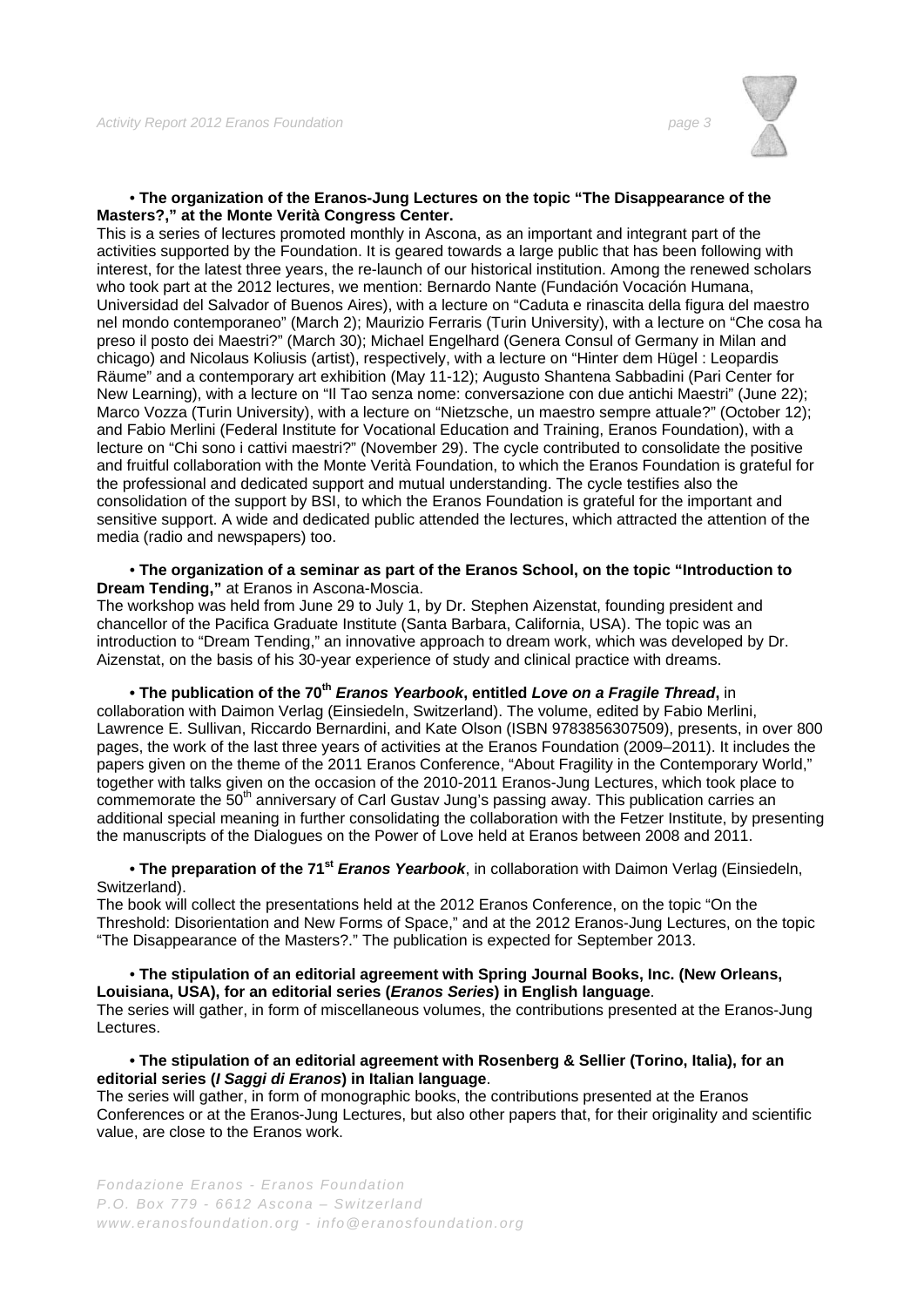

The above-quoted events attracted both a local and an international public, which was very involved and motivated. A lot of new contacts—participants and supporters—were also added to our mailing list. Other events and seminars were hosted at Eranos in 2012. A list of those activities is shown below.

# **3. EVENTS HOSTED BY THE FOUNDATION**

Several activities have been traditionally hosted at the Eranos location in Ascona-Moscia. As it happens since many years, Eranos has become a privileged location for highly renowned seminars and workshops. Among the many groups from various parts of the world that have sojourned at Eranos, we shall mention the following:

- May 18-20: Writers' retreat workshop, Dr Wilma Scategni, Torino;
- May 28-June 1: Dream Tending workshop, Dr. Stephen Aizenstat, Santa Barbara (California, USA);
- June 2-4: IUFFP retreat, with Swiss delegates;
- June 14-17: Fall Kolloquium workshop, Dr. Robert Hinshaw, Zürich (Switzerland), with students of the C.G. Jung-Institut;
- July 9-15: workshop, Dr. E. Haas & Dr. D. Kaetz (Canada-Austria);
- October 19-21: workshop, Dr. Wilma Scategni, Torino (Italy).

Globally, in 2012, the Eranos location in Moscia has hosted more than 600 visitors. The main apartment in Casa Gabriella has been occupied for above 50 days by an average of 3 persons.

### **4. MEDIA VISIBILITY OF THE FOUNDATION**

The activities of the Foundation have raised a surprising success of attendance, considering the high level of the content. The events organized at the Monte Verità Congress Center (Eranos-Jung Lectures) have assembled collectively more than 800 attendees of very miscellaneous age and background. The hosts at the Eranos property in Moscia have surpassed the 600 people. These activities have been reported in various regional, cantonal, end extra-cantonal media. A press review of the year 2012 is available on the Web site, under the menu "Documents."

The internet site that had been completely reshaped for the second re-launch of 2010. It had reached, by the end of 2011, 15'000 visitors that became 30'000 by the end of 2012, with a total of over 100'000 page views. Considered the highly specialized content and the non-commercial character if the Web site, these numbers witness a sustained interest and represent an encouraging success, which is only explainable with the existence of a consistent and undoubtedly growing number of faithful followers.

When searching by keyword "Eranos Foundation," the link to our Web site is found in top position on the major search engines. The geographical distribution of the Web visitors remain similar to the situation reported in 2011, with the top rankings shared between US and Italy, followed by Switzerland, France, Germany, and UK. We continue to score important visiting rates fro South America, Asia, and Australia. On the other hand, the Facebook page initiated in the Spring 2012 has not seen a take off, suggesting the the Eranos's public is probably less interested in this type of communication.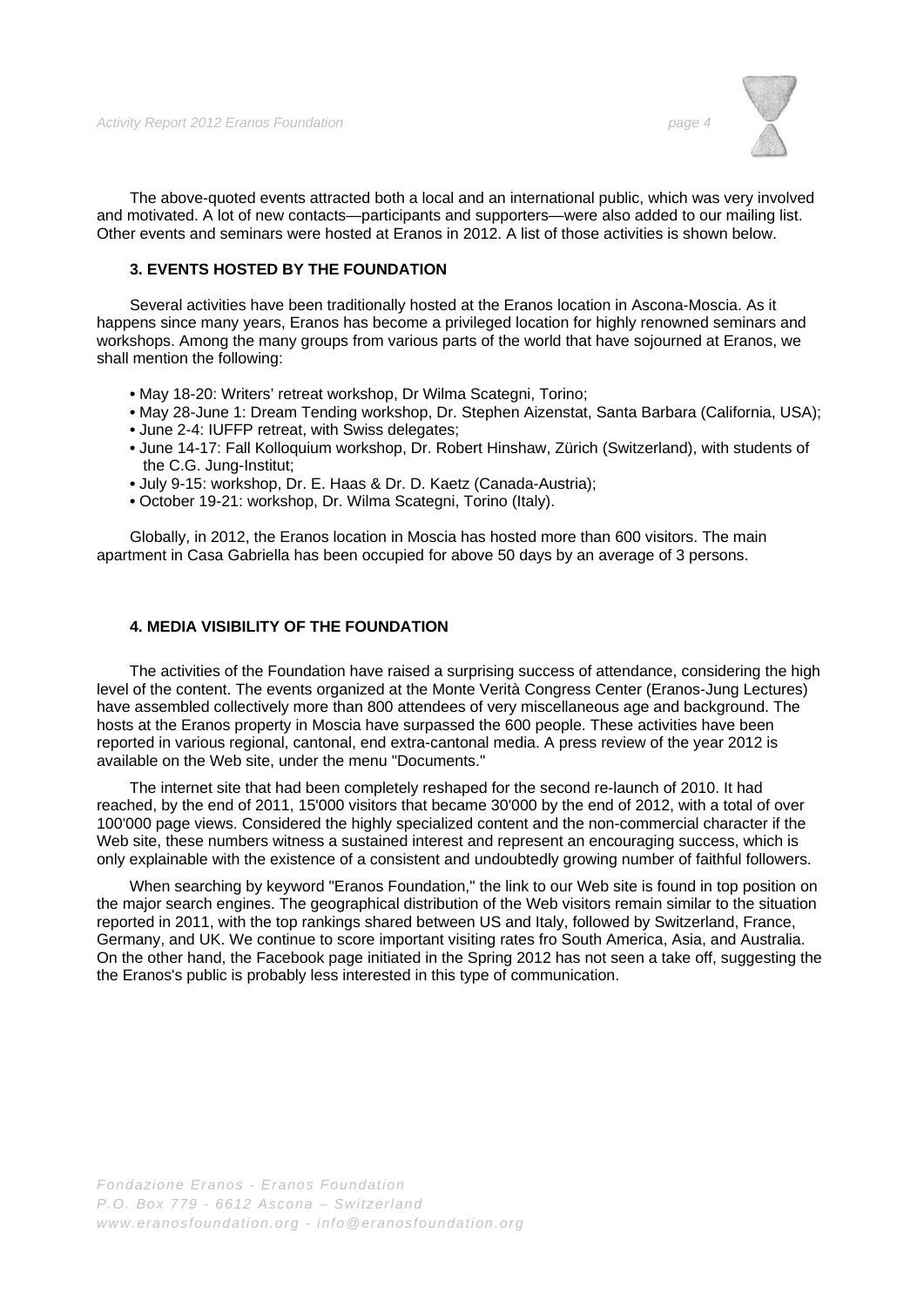

# **5. INFORMATION ABOUT THE 2013 PROGRAM**

In 2013, the Foundation is going to hold the following events (sometimes, in collaboration with its scientific partners):

#### • **The organization of the 2013 Eranos Conference, on the topic "Il denaro: simbolica, incanto e disincanto" / 'Money—Symbol, Enchantment, and Disenchantment' / « L'argent : symbolique, enchantement et désenchantement » / "Das Geld. Symbolik, Verzauberung und Entzauberung"**, on September 4-7.

The symposium will last four days. Among the renown scholars who will take part at the Conference and discuss about a so crucial and living matter, we mention: Valerio Adami (European Foundation for Desing), Stephen Aizenstat (Pacifica Graduate Institute), Gianni Aprile (BSI Bank), Leonardo Boff (State University of Rio de Janeiro), Claudio Bonvecchio (Insubria University), Monique Canto-Sperber (CNRS, Fondation Paris Sciences et Lettres), Jean François Courtine (Institut Universitaire de France, Université Paris-Sorbonne), Adriano Fabris (Pisa University), Mauro Guindani (Musikhochschule Stuttgart), Clarisse Herrenschmidt (CNRS), Bernardo Nante (Fundación Vocación Humana, Universidad del Salvador of Buenos Aires), Sabine Plaud (Fondation Paris Sciences et Lettres), Franco Polloni (BSI Bank), Gian Piero Quaglino (Turin University), Francesca Rigotti (Università della Svizzera Italiana), Lawrence E. Sullivan (Fetzer Institute), Amelia Valtolina (Bergamo University), Jean-Jacques Wunenburger (Université Jean Moulin Lyon 3), and Luigi Zoja (International Association for Analytical Psychology). The presentations will be held, on September 4-6, at Eranos in Ascona-Moscia, whilst, on September 7, at the Monte Verità Congress Centre in Ascona.

#### • **The organization of the Eranos-Jung Lectures on the topic "Soul in the Age of Neuroscience | 1. Human Science Perspective," at the Monte Verità Congress Center**.

The new cycle of lectures, building on the success of the 2012 edition, has the purpose is to enquiry about the persistent notion of "Soul," which continues to accompany and to inspire us, not only in the dialogue within ourselves, but also in the perception of the world around us and in the relationships with the persons surrounding us. The idea is to push the enquiry beyond the several oversimplified ideas that are in fashion nowadays and that seem to be reducing all expressions of the "Soul" to the materialism of its neuronal origin. In 2014, on the topic "Soul in the Age of Neuroscience | 1. Natural Science Perspective," another group of scientists will present the point of view of exact science and natural science on the same topic. In 2013 the following lecturers took part, or will take part, in the series: Pietro Barcellona (Catania University), with a lecture on "Il destino dell'anima" (January 11); Franco Ferrari (Salerno University), with a lecture on "I confini dell'anima nel pensiero antico" (February 1); Bernardo Nante (Fundación Vocación Humana, Universidad del Salvador di Buenos Aires), with a lecture on "Scienza ed esperienza religiosa. Una prospettiva junghiana" (March); Antonio Prete (Siena University), with a lecture on "Nel tempo-spazio dell'anima: lontananza e prossimità del tu" (April 19); Ginette Paris (Pacifica Graduate Institute), with a lecture on "Jung is passé, Jung is of the future. The relevance of depth psychology in an age of neuroscience" (May 31); Angelo Malinconico (International Association for Analytical Psychology) and Silvano Tagliagambe (Sassari University), with a lecture on "Pauli e Jung. Le convergenze tra cultura scientifica e umanistica" (June 7); Fabio Merlini (Federal Institute for Vocational Education and Training, Eranos Foundation), with a lecture on "Anime belle e bellezze senz'anima" (October 25); Amelia Valtolina (Bergamo University), with a lecture on "'Saetta tarda, che dardeggi dall'anima'. Le neuroscienze al tempo della poesia" (November 7); and Gian Piero Quaglino (Turin University), with a lecture on "L'anima non abita più qui" (December 6).

**• The organization of three seminars, as part of the Eranos School**, at Eranos in Ascona-Moscia. The workshops are the following ones: "Paranoia: una realtà dell'anima che non riguarda solo la psichiatria," by Luigi Zoja (International Association for Analytical Psychology) (February 23); "Recovering from Heartbreak, Mourning, Loss," by Ginette Paris (Pacifica Graduate Institute) (June 1-2); and "Collective and Transgenerational Unconscious in Jungian Psychodrama," by Maurizio Gasseau (Aosta Valley University) (September 28-29).